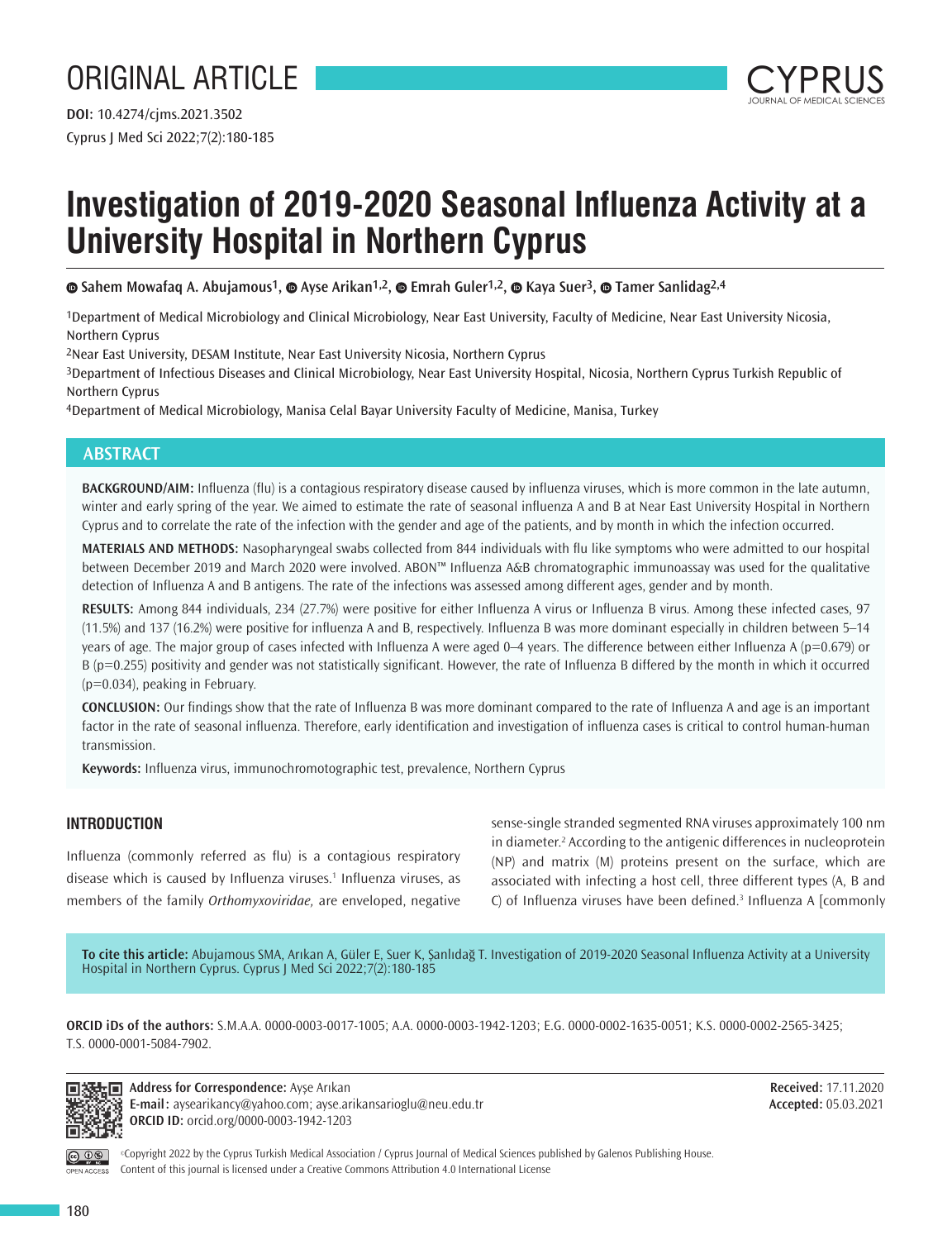referred as avian influenza (AI)] viruses can be further divided into subtypes based on the glycoproteins present on the surface of the viral envelope; hemagglutinin (HA) glycoproteins which allow the virus to bind to sialic acid receptors on a surface of epithelial cells in the upper respiratory tract and neuraminidase (NA) glycoproteins which let the new viruses leave the cell by simply budding out from it by cleaving sialic acid in the membrane.<sup>4</sup> To date, 18 distinct HA and 11 NA varying from H1 to H18 and N1 to N11 subtypes respectively, have been identified.<sup>5,6</sup> Influenza A and B viruses have a similar structure with eight gene segments that encode 17 proteins, however, Influenza B viruses do not have subtypes and are not associated with pandemics.<sup>5,6</sup> Influenza C viruses cause mild infections whereas, the Influenza D virus, which affects only cattle, does not cause infections in human. Thus, these two viruses do not pose a risk for public health.7-9

Influenza viruses can progress from mild to severe illnesses. Their transmission occurs from person to person with direct contact of respiratory droplets produced during coughing and/or sneezing at distances of less than 1 meter.<sup>10</sup> A total of 3 to 5 million cases and approximately 290,000 to 650,000 deaths associated with influenza are reported annually.<sup>11</sup> While the flu is generally common at the highest rates among young people, high mortality rates have been reported among the elderly, pregnant women, children below 59 months and individuals with severe and chronic illness such as chronic cardiac, pneumonia, sepsis and immunosuppressive conditions including acquired immunodeficiency syndrome (AIDS), those receiving chemotherapy, or with malignancy.12-14 Laboratory diagnosis of Influenza by swabs or samples of secretions taken from the patient's nose or throat involve rapid antigen testing, immunofluorescence assays, rapid molecular assays such as reverse transcription polymerase chain reaction (RT-PCR) and virus culture.<sup>15</sup> Most of these assays provide an excellent analytical performance with high sensitivity and specificity. However, they require a longer time, and equipment and reagents which can only be used by experienced laboratory staff. As early identification and investigation of Influenza cases is critical to control human-human transmission, rapid antigen testing assays are commonly used for screening.

According to a modeling analysis of population-based surveillance data for the 2010–2013 Influenza seasons, approximately 114,018–633,001 hospitalizations, 18,476–96,667 intensive care unit (ICU) admissions, and 4,866–27,810 deaths per year were reported.16 Moreover, it is estimated that 9.2–35.6 million illnesses, 4.3–16.7 million outpatient medical visits, and 139,000–708,000 hospitalizations can be attributed to all-season Influenza during the 2010–2016 seasons.<sup>16</sup> Therefore, the early identification and investigation of Influenza cases is critical to control human-human transmission and manage influenza outbreaks.

Due to the lack of scientific data on the rate of seasonal Influenza infections in Northern Cyprus, this study aimed to investigate the annual seasonal Influenza A and B virus activities in circulation during the 2019 winter and 2020 spring seasons at a university hospital in Northern Cyprus. Furthermore, the Influenza infections were evaluated with respect to multiple factors including gender, age, and the month in which they occurred to correlate these factors with the rate of the infection.

# **MATERIALS AND METHODS**

## **Ethical Approval**

The study was approved by Near East University Institutional Review Board (decision no: NEU/2020/79-1069, date: 28.05.2020). Since our study was retrospective, an informed consent form was not used.

## **Study Group and Analysis**

Nasopharyngeal/oropharyngeal swab specimens collected from a total of 844 individuals with flu-like symptoms who were admitted to the Near East University Hospital clinics including the pediatric, cardiology, chest disease, emergency service, intensive care, and infectious disease clinics between December 2019 and March 2020 were investigated in the current study. Different parameters including age, gender, clinics and laboratory findings were documented and assessed all together for each case. The rate of Influenza activity was assessed among different age groups in the ranges of 0–4, 5–14, 15–44 and over 45 years. The ABON™ Influenza A&B Rapid Test Strip (Swab) chromatographic immunoassay (ABON Biopharm Co., Ltd, Hangzhou, China) was used for the qualitative detection of Influenza A and B antigens according to manufacturer's recommendations. Each chromatographic immunoassay is intended to aid in the diagnosis of Influenza A and B viruses. The manufacturer claims both the analytical sensitivity and specificity for Influenza A to be >99%. The analytical sensitivity and specificity for Influenza B is given as >99% and 98.6%, respectively.

### **Statistical Analysis**

Categorical variables were summarized as frequencies and percentages, and continuous variables were described using their mean. The frequencies of categorical variables were compared using the Pearson chi-square and Fisher's exact tests. Tests with a p<0.05 were considered statistically significant.

## **RESULTS**

A total of 844 swab samples collected from individuals who were admitted to the clinics of Near East University Hospital including the pediatric (356, 42.2%), emergency service (344, 40.8%), infectious disease (104, 12.3%), internal disease (19, 2.3%), chest disease and allergy (8, 0.9%), ear-nose-throat (8, 0.9%), cardiology (3, 0.4%) and dialysis (2, 0.2%) clinics were screened for Influenza A and B viruses in this study. The demographic characteristics of the study patients are shown in Table 1. A total of 1,688 analyses involving either Influenza A or B infection were obtained from the 844 patients. Among these individuals, 443 (52.5%) were females and 401 (47.5%) were male. Overall, from the individuals screened for Influenza viruses, 234 (27.7%) were determined as positive either for the influenza A or B virus. With regards to the overall Influenza positivity, the highest rate was obtained from those individuals coming from Nicosia (28.9%). Among the cases who tested positive for Influenza A and B, the highest rate was obtained from Nicosia and Morphou with 12% and 17.3%, respectively. No significant correlation was obtained between Influenza A and B positivity and the cities with p=0.763 and p=0.838, respectively. The seasonal pattern of Influenza activity in the cities of Northern Cyprus is given in Table 2.

Of the infected cases, 97 (11.5%) were positive for Influenza A virus and 137 (16.2%) were positive for Influenza B virus. Among the Influenza A positive cases, 48 (49.5%) were male and 49 (50.5%) were female. Moreover, 59 (43.1%) males and 78 (56.9%) females were reported as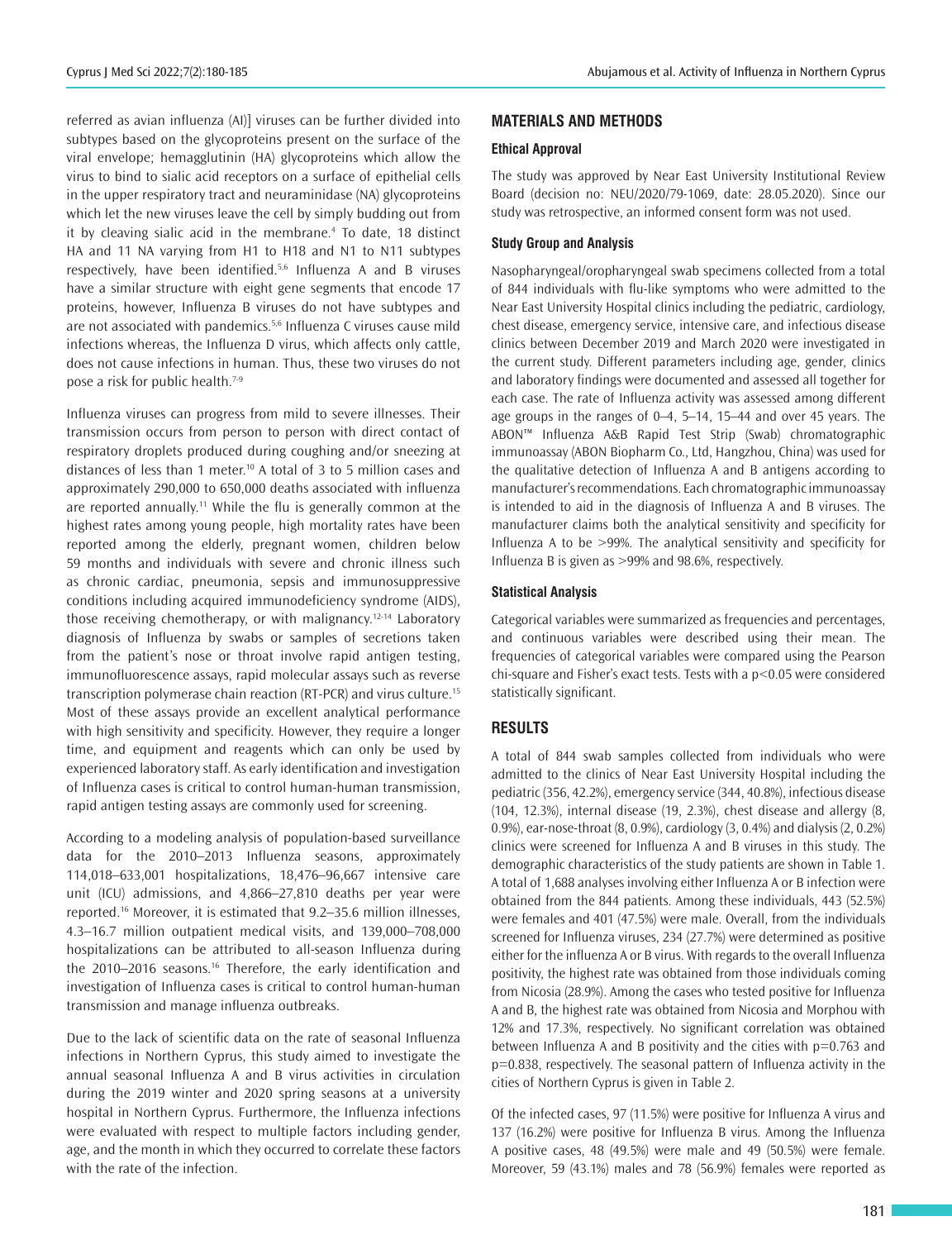| Table 1. Clinical characteristics of the study patients |                      |  |  |  |  |
|---------------------------------------------------------|----------------------|--|--|--|--|
| <b>Characteristics</b>                                  | Patient group        |  |  |  |  |
| Patient, n                                              | 844                  |  |  |  |  |
| Gender, M/F, n (%)                                      | 401(47.5)/443 (52.5) |  |  |  |  |
| Age, years (mean)                                       | $0 - 92(15.74)$      |  |  |  |  |
| Clinics, n (%)                                          |                      |  |  |  |  |
| Pediatrics                                              | 356 (42.2)           |  |  |  |  |
| <b>Emergency service</b>                                | 344 (40.8)           |  |  |  |  |
| Infectious disease                                      | 104(12.3)            |  |  |  |  |
| Internal diseases                                       | 19(2.3)              |  |  |  |  |
| Chest disease and allergy                               | 8(0.9)               |  |  |  |  |
| Far nose and throat                                     | 8(0.9)               |  |  |  |  |
| Cardiology                                              | 3(0.4)               |  |  |  |  |
| <b>Dialysis</b>                                         | 2(0.2)               |  |  |  |  |
| M: male; F: female, n: number.                          |                      |  |  |  |  |

being Influenza B virus positive (Table 1). The difference between either Influenza A or Influenza B positivity and gender was not statistically significant ( $p=0.679$ ,  $p=0.255$  respectively) (Table 3).

During December 2019, a total of 70 Influenza A and B tests were performed of which 6 (17.1%) and 3 (8.6%) tested positive for Influenza A and B viruses, respectively. The number of performed Influenza tests peaked in January with a total of 980 tests, of which, 65 (13.3%) were positive for Influenza A virus and 83 (16.9%) were positive for Influenza B virus. In February 2020, a total of 490 tests were carried out in which 9% and 19.2% were positive for Influenza A and B viruses, respectively. In March 2020, 148 tests were performed, of which, 5.4% were positive for both the Influenza A and the Influenza B viruses. After February 2020, the number of tests carried out decreased by 70% in March. There was no statistically significant relationship between the rate of Influenza A virus and the month ( $p=0.088$ ). However, the relationship between the rate of Influenza B virus and the month was statistically significant ( $p=0.034$ ) and Influenza B was found to be the most common in February, 2020. The distribution rate of Influenza A and B virus positivity versus the month is given in Figure 1.

In this study, it was shown that age is an important factor in being infected with different types of seasonal Influenza viruses. During the Influenza season in Northern Cyprus (December 2019–March 2020), the major group of cases infected with Influenza A virus were aged 0-4 years. In addition, a steady decrease in Influenza A virus positivity  $(p=0.047)$ with increasing age in the same period showed a statistically significant relationship between the Influenza A infection rate and age. Moreover, the rate of Influenza B infection was the highest in the ages 5–14 years  $(p=0.000)$ , which also confirms a statistically significant relationship between Influenza B infection and age. In Table 4, the rate of Influenza A and Influenza B virus positivity among different age groups in the ranges of 0–4, 5–14, 15–44 and over 45 years is given.

# **DISCUSSION**

The rate of Influenza virus infection varies by 5%–20% each year.<sup>17</sup> This current study presents the estimation rate of seasonal influenza type A and/or B of a population who were admitted to a university hospital in Northern Cyprus in the 2019–2020 Influenza seasons. During this period, overall, for individuals screened for Influenza viruses,

approximately 28% were determined to be positive for either Influenza A or B viruses. The positivity rate for Influenza B infections was higher (16.2%) compared to Influenza A infections (11.5%). Similar to a study in France, the number of Influenza B cases (29.7%) was higher than the number of Influenza A cases and the Influenza B outbreak peaked after the Influenza A outbreak.<sup>18</sup> In contrast, another study by Tamerius et al.<sup>19</sup> from the United States of America showed that the number of Influenza A infections (136,793 cases) was higher than that of Influenza B infections (86,498 cases).

Risk factors including the month of the year, age and gender play significant roles in the distribution of the Influenza illness and its treatment, which may have important public health implications.<sup>20-22</sup> We correlated the rate of Influenza-positivity by month between December 2019 and March 2020. Our findings show that Influenza A or B infection positivity was detected at the highest rate in December 2019. However, the highest number of tests was performed in January with a total of 980. Unusually, most of the positive cases were infected with Influenza B virus in our study. Influenza type A viruses are generally more common than Influenza type B virus due to the antigenic shift of proteins present on the virus surface or a combination with those viruses circulating in animals.<sup>23</sup> In similar studies, Influenza type A was reported at higher rates. Yang et al.<sup>24</sup> reported the positivity rate for Influenza type A (77.1%) to be higher than that of type B (22.9%) in China and other neighboring Asian countries such as Korea and Japan. Moreover, the incidence rate of Influenza type A and B were reported as 16.7 and 4.7 per 100,000 people-years, respectively in Iraq by Aufi et al.<sup>25</sup> After the 2009 pandemic in the World Health Organization European Region, Mook et al.<sup>26</sup>, focused on alternating patterns of seasonal Influenza activity from 2010 to 2018 and their team showed that Influenza virus type A was the predominant circulating Influenza during five seasons (2010–2011, 2011–2012, 2013–2014, 2014–2015, and 2016–2017). Similarly, Panayiotou et al.<sup>27</sup> reported only Influenza A virus circulating in Cyprus in four consecutive seasons (2009–2013).

Furthermore, in February 2020, only half of the tests compared to January were performed due to a decrease in the number of patients and the positivity rate was determined to be higher for Influenza B (19.2%). During March 2020, 148 test kits were used, of which, 5.4% were positive for both Influenza A and Influenza B. After February 2020, the number of tests started to drop, reaching a 70% decrease in March, but there was no statistically significant relationship between Influenza A prevalence and the month ( $p=0.088$ ). In contrast, the relationship





\*p<0.05 significant, Inf: influenza, n: number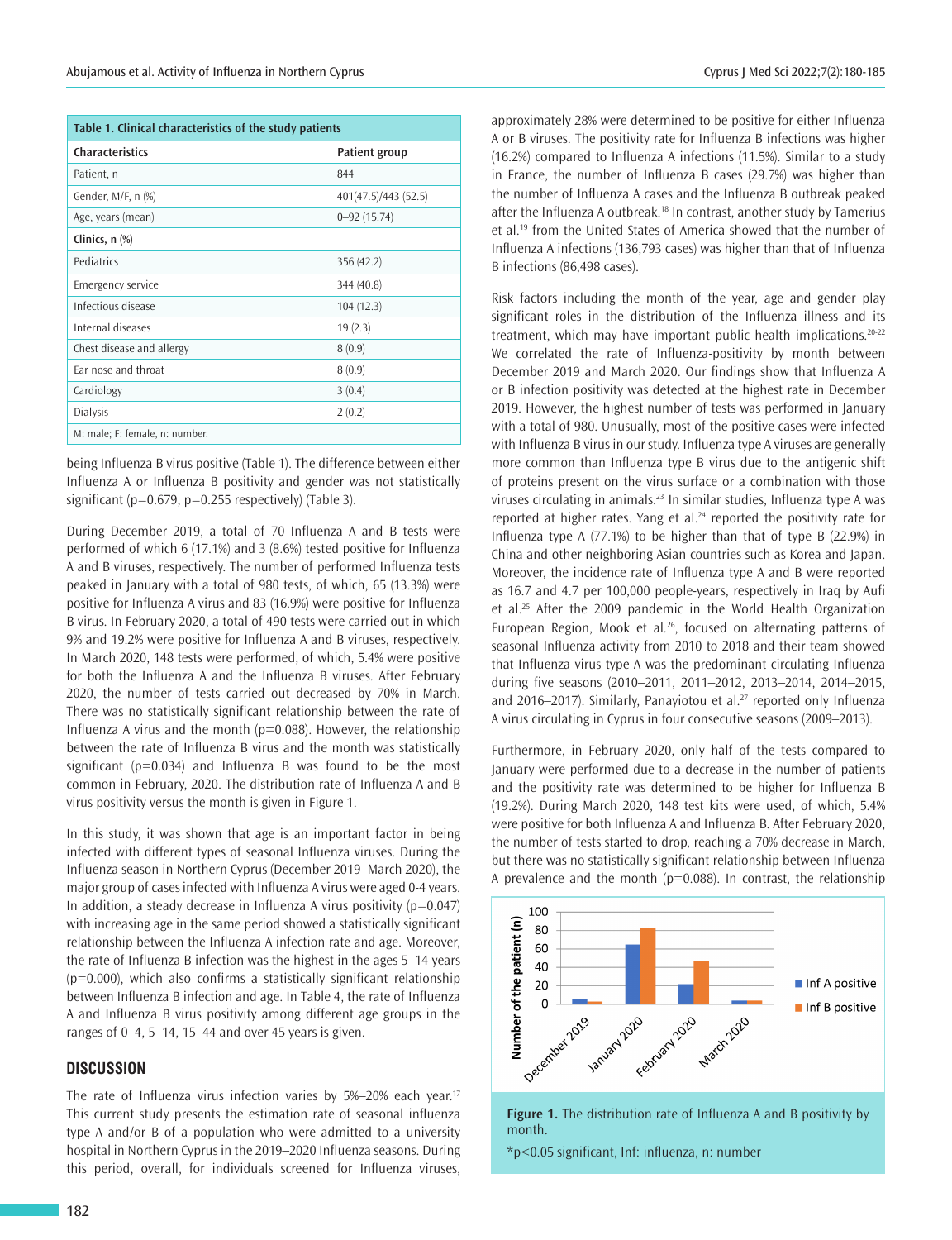| Table 2. Seasonal pattern of Influenza activity in cities of Northern Cyprus |                   |                   |                   |                     |         |  |
|------------------------------------------------------------------------------|-------------------|-------------------|-------------------|---------------------|---------|--|
|                                                                              | Kyrenia<br>(n, %) | Nicosia<br>(n, %) | Morphou<br>(n, %) | Famagusta<br>(n, %) | p-value |  |
| Influenza A positive                                                         | 17, 11.8%         | 69.12%            | 4.7.7%            | 7.9.6%              | 0.763   |  |
| Influenza B positive                                                         | 21, 14.6%         | 97, 16.9%         | 9.17.3%           | 10.13.7%            | 0.838   |  |
| <b>Total positive</b>                                                        | 38, 26.4%         | 166, 28.9%        | 13.25.0%          | 17.23.3%            | 0.702   |  |
| $*$ p < 0.05 significant, n: number.                                         |                   |                   |                   |                     |         |  |

#### **Table 3. Influenza A and Influenza B positivity among genders**

|              | Influenza A         |                            |         | Influenza B         |                            |         |
|--------------|---------------------|----------------------------|---------|---------------------|----------------------------|---------|
|              | Negative<br>$n$ (%) | <b>Positive</b><br>$n$ (%) | p-value | Negative<br>$n$ (%) | <b>Positive</b><br>$n$ (%) | p-value |
| Male         | 353 (88%)           | 48 (12%)                   | 0.679   | 342 (85.3%)         | 59 (14.7%)                 | 0.255   |
| Female       | 394 (88.9%)         | 49 (11.1%)                 |         | 365 (82.4%)         | 78 (17.6%)                 |         |
| <b>Total</b> | 747 (88.5%)         | 97 (11.5%)                 |         | 707 (83.8%)         | 137 (16.2%)                |         |
| n: number.   |                     |                            |         |                     |                            |         |

| Table 4. The rate of Influenza A and Influenza B positivity among different age groups |                         |                          |                         |                       |          |  |  |
|----------------------------------------------------------------------------------------|-------------------------|--------------------------|-------------------------|-----------------------|----------|--|--|
| Influenza types                                                                        | $0-4$ years,<br>$n$ (%) | $5-14$ years,<br>$n$ (%) | 15-44 years,<br>$n$ (%) | >45 years,<br>$n$ (%) | p-value  |  |  |
| Influenza A                                                                            |                         |                          |                         |                       |          |  |  |
| Negative                                                                               | 307 (86%)               | 187 (87.4%)              | 172 (91.5%)             | 81 (95.3%)            |          |  |  |
| Positive                                                                               | 50 (14%)                | 27 (12.6%)               | 16(8.5%)                | $4(4.7\%)$            | $0.047*$ |  |  |
| Influenza B                                                                            |                         |                          |                         |                       |          |  |  |
| Negative                                                                               | 313 (87.7%)             | 162 (75.7%)              | 153 (81.4%)             | 79 (92.9%)            |          |  |  |
| Positive                                                                               | 44 (12.3%)              | 52 (24.3%)               | 35 (18.6%)              | $6(7.1\%)$            | $0.000*$ |  |  |
| $*$ p < 0.05 significant, n: number.                                                   |                         |                          |                         |                       |          |  |  |

between the prevalence of Influenza B and the month was statistically significant (p=0.034). During the period between December 2019 to March 2020, the Influenza B positivity was more common (59%) than Influenza A (41%). In a study conducted by Basile et al.<sup>28</sup> in 2017–2018, it was shown that Influenza type B positivity was higher (63%) in comparison to that of Influenza type A (32.3%). In addition, according to the results of another study conducted by Karolyi et al.<sup>29</sup>, 75.8% of Influenza positive cases were reported as Influenza type B positive in hospitalized patients via routine polymerase chain reaction (PCR). A study conducted by Yang et al. $24$  showed that Influenza type B was predominant in Mongolia and Russia during the 2019 and 2020 seasons (80.7% and 77.2%, respectively).

The distribution of Influenza virus types also varies by age and by sex and this has important public health implications.<sup>30</sup> Children especially under the age of two years are at higher risk of serious illness compared to older children.<sup>31</sup> Therefore, we investigated the rate of the infections among different ages and genders in the current study. Our findings suggest that gender was not associated with the rate of Influenza infections for our study period. However, seasonal Influenza positivity was associated with age and this may be an important factor in becoming infected with the virus. The overall age distribution of Influenza type A cases was the highest among young children aged 0–4 (14.0%, p=0.047) and the lowest was detected among the elderly  $(4.7%)$ . Koliou et al.<sup>31</sup> reported the first cases of Influenza in children

aged 15 years and under in Cyprus in 2009. According to our findings, Influenza type B was most frequently determined in the 5–14 years age group (p=0.000). In a similar study by Mosnier et al.<sup>18</sup>, Influenza type B was very common, especially in school-age children. For the Influenza species, it showed that the number of cases decreases with age and indicates a statistically significant inverse relationship.

### **Limitations of the Study**

Our study has some limitations. The sample size and the technique we used lead to the limitations of our study. We could only test samples of individuals who attended Near East University Hospital and were tested using rapid antigen detection test kits. Although these tests provide rapid test results, they have limited analytical sensitivity to detect Influenza viruses in respiratory specimens and they do not provide information on the subtypes of specific virus strains. Therefore, a larger sample set is needed to estimate the accurate rate of seasonal Influenza viruses of the whole population in Northern Cyprus by means of molecular tests.

## **CONCLUSION**

This study presents data on the rate of seasonal Influenza type A and B infections during the winter months between January and February and the beginning of spring. Despite the presence of Influenza, A cases, Influenza B cases remained predominant, especially in children between 0–14 years of age throughout the years 2019 and 2020. Our study shows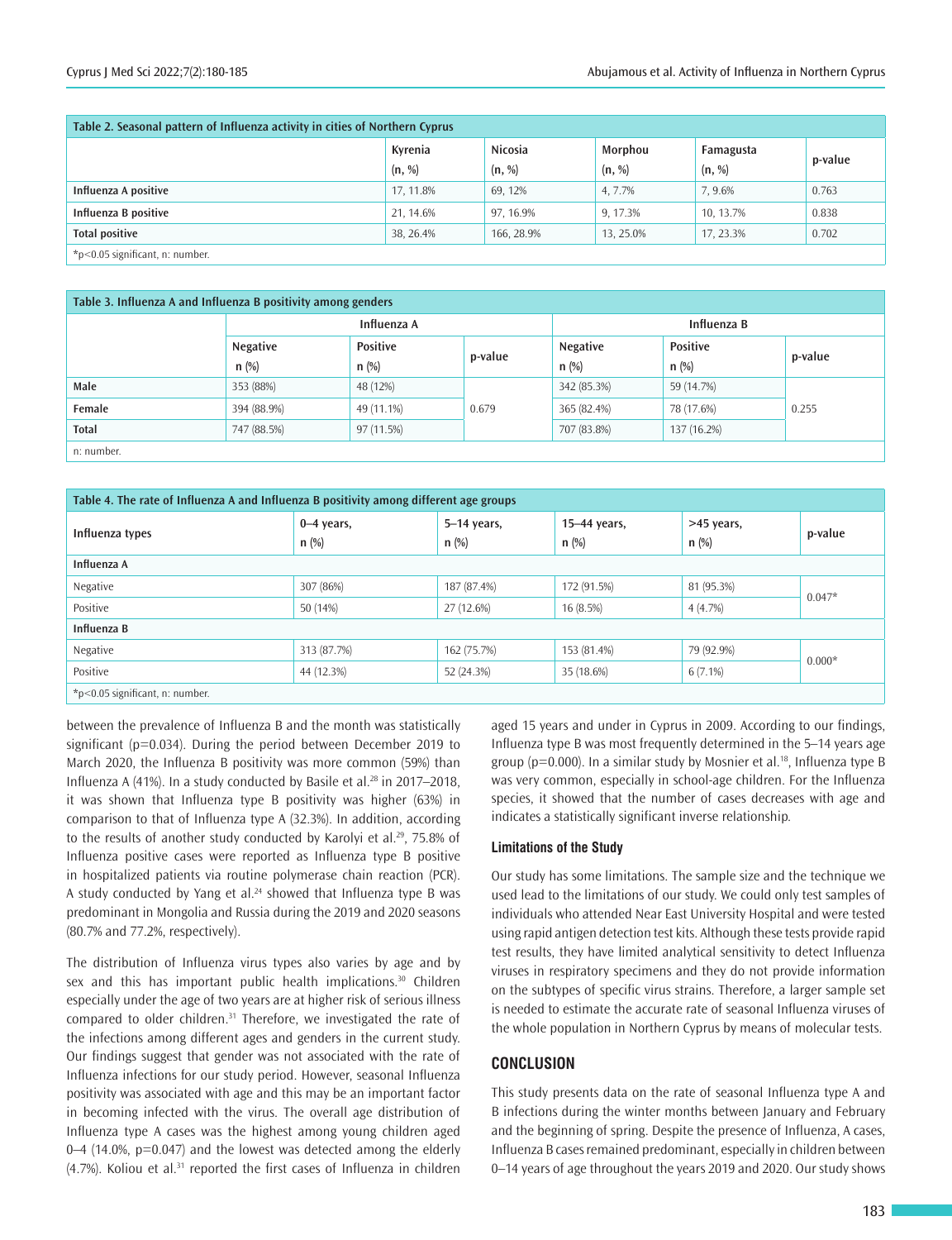that the distribution of seasonal Influenza types was not associated with gender, however, age and the month of the year may have a significant role in infection rates and types. Therefore, people at risk age groups are recommended to have seasonal Influenza vaccinations as protection against pandemic Influenza strains.

## **MAIN POINTS**

- In Northern Cyprus, there is not much data available on the prevalence of Influenza infections and this study presents scientific data on the rate of seasonal Influenza type A and B infections during the winter season.
- According to our results, the rate of Influenza B was more dominant compared to the rate of Influenza A in the period 2019-2020.
- Our findings also suggest that the seasonal Influenza positivity was associated with age, which is an important factor in becoming infected with the virus. Influenza A and Influenza B were found to be more dominant in individuals aged 0-4 years and in those between 5-14 years of age, respectively.
- Our results show that gender was not a significant factor in the rate and type of the infections. However, the rate of Influenza B infection differed by the month in which it occurred and the Influenza B activity was shown to peak in February, 2020.

## **ETHICS**

**Ethics Committee Approval:** The study was approved by Near East University Institutional Review Board (decision no: NEU/2020/79-1069, date: 28.05.2020).

**Informed Consent:** Retrospective study.

**Peer-review:** Externally peer-reviewed.

#### **Authorship Contributions**

### **DISCLOSURES**

**Conflict of Interest:** No conflict of interest was declared by the authors.

**Financial Disclosure:** The authors declared that this study had received no financial support.

#### **REFERENCES**

- 1. Krammer F, Smith GJD, Fouchier RAM, Peiris M, Kedzierska K, Doherty PC, et al. Influenza. Nature Reviews Disease Primers. 2018; 4:3.
- 2. Dadonaite B, Gilbertson B, Knight ML, Trifkovic S, Rockman S, Laederach A, et al. The structure of the influenza A virus genome. Nat Microbiol. 2019; 4(11): 1781-9.
- 3. Neethirajan S, Tuteja SK, Huang ST, Kelton D. Recent advancement in biosensors technology for animal and livestock health management. Biosensors and Bioelectronics. 2017; 98: 398-407.
- 4. Chen Y, Wohlbold TJ, Zheng NY, Huang M, Huang Y, Neu KE, et al. Influenza infection in humans induces broadly cross-reactive and protective neuraminidase-reactive antibodies. Cell. 2018; 173(2): 417-29.
- 5. Moulick A, Rickhtera L, Milosavljevic V, Cernei N, Haddad Y, Zitka O, Kopel Z, Adam V. Advanced nanotechnologies in avian influenza: current status and future trends- A review. Analytica Chimica. 2017; 983:42-53.
- 6. Paules C, Subbarcao K. Influenza. Lancet. 2017; 390(10095): 697-708.
- 7. Petrova VN, Russell CA. The evolution of seasonal influenza viruses. Nature Rev Microbiol. 2018; 16: 47-60.
- 8. Lee N, Choi KW, Chan PKS, Hui DSC, Lui GCY, Wong BCK, et al. Outcomes of adults hospitalised with severe influenza. Thorax. 2010; 65(6): 510-5.
- Chen YQ, Wohlbold TJ, Zeng NY, Huang M, Huang Y, Neu KE, et al. Influenza Infection in Humans Induces Broadly Cross-Reactive and Protective Neuraminidase-Reactive Antibodies. Cell. 2018; 173(2): 417-429.e10.
- 10. CDC. Influenza (Flu). Available from: https://www.cdc.gov/flu/about/disease/ spread.htm (Accessed on August 27, 2018).
- 11. World Health Organization. Influenza (Seasonal). Available from: https:// www.who.int/en/news-room/fact-sheets/detail/influenza-(seasonal) (Accessed on November 6, 2018).
- 12. Sambala EZ, Ngcobo N, Machingaidze S, Wiyeh AB, Manasha PW, Jaca A, et al*.* A global review of seasonal influenza vaccine introduction: analysis of the WHO/UNICEF Joint Reporting Form. Expert Rev Vaccines. 2019; 18(8): 859-65.
- 13. Jorgensen P, Mereckiene J, Cotter S, Johansen K, Tsolova S, Brown C. How close are countries of the WHO European Region to achieving the goal of vaccinating 75% of key risk groups against influenza? Results from national surveys on seasonal influenza vaccination programmes, 2008/2009 to 2014/2015. Vaccine. 2018; 36(4): 442-52.
- 14. Steiner SH, Grant K, Coory M, Kelly HA. Detecting the start of an influenza outbreak using exponentially weighted moving average charts. BMC Med Inform Decis Mak*.* 2010; 10(1): 37.
- 15. Centers for disease control and prevention. Influenza virus testing methods. Available from: https://www.cdc.gov/flu/professionals/diagnosis/tabletesting-methods.htm (Accessed on June 30, 2020).
- 16. Centers for Disease Control and Prevention. Influenza (flu), background and epidemiology. Available from: https://www.cdc.gov/flu/professionals/acip/ background-epidemiology.htm (Accessed on June 30, 2020).
- 17. Tokars JI, Olsen SJ, Reed C. Seasonal incidence of symptomatic influenza in the United States. Clin Infect Dis. 2018; 66(10): 1511-8.
- 18. Mosnier A, Daviaud I, Casalegno JS, Ruetsch M, Burugorri C, Nauleau E, et al. Influenza B burden during seasonal influenza epidemics in France. Med Mal Infect. 2017; 47(1): 11-7.
- 19. Tamerius J, Uejio C, Koss J. Seasonal characteristics of influenza vary regionally across US. PLoS One. 2019; 14(3): e0212511.
- 20. Guyen AM, Noymer A. Influenza Mortality in the United States, 2009 Pandemic: Burden, Timing and Age Distribution. PLoS One. 2013; 8(5): e64198.
- 21. Morgan R, Klein SL. The intersection of sex and gender in the treatment of influenza. Curr Opin Virol*.* 2019; 35: 35-41.
- 22. Wong KC, Luscombe GM, Hawke C. Influenza infections in Australia 2009- 2015: Is there a combined effect of age and sex on susceptibility to virus subtypes?. BMC Infect Dis. 2019; 19: 42.
- 23. Centers for Disease Control and Prevention. Influenza (Flu), how the flu virus can change: 'drift' and 'shift'. Available from: https://sci-hub.tw/https:// www.cdc.gov/flu/about/viruses/change.htm (Accessed on June 29, 2020).
- 24. Yang J, Huang W, Cheng Y, Chen T, Tan M, Guo Q, et al. Different starting dominant strain of seasonal influenza in China and other neighboring Asian countries in 2019−2020 winter season. China CDC Wkly. 2020; 2(4): 57-60.
- 25. Aufi IM, Fadhil HY, Ali AW, Alhamdani FG, Owaid FM. Epidemiology of seasonal influenza outbreak among Iraqi population: 2018. Iraqi J Agric Sci. 2020; 51(1): 454-61.
- 26. Mook P, Meerhoff T, Olsen SJ, Snacken R, Adlhoch C, Pereyaslov D, et al. Alternating patterns of seasonal influenza activity in the WHO European